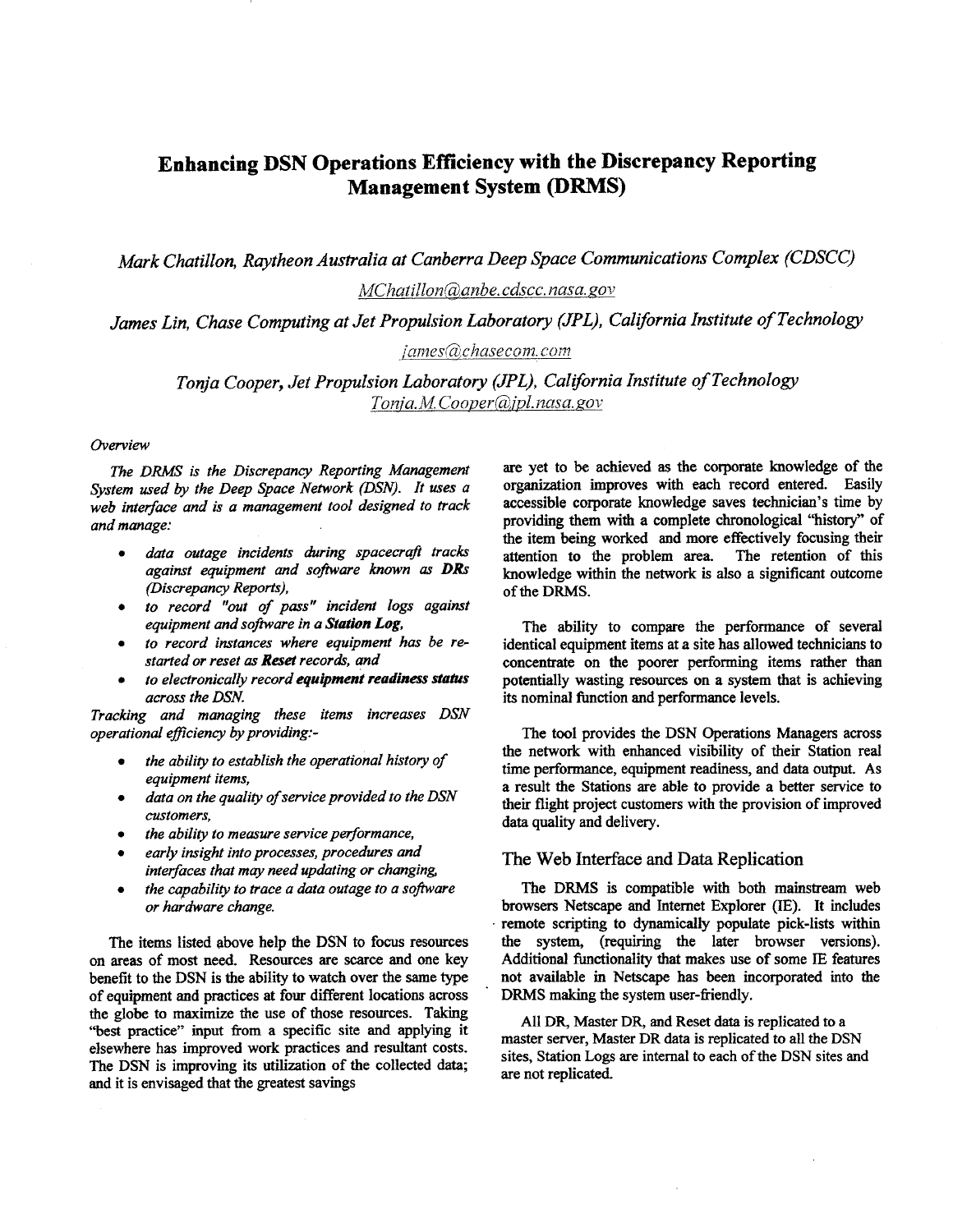**DRMS Data Replication** 



# COMPONENTS, BUSINESS LOGIC AND PROCESSES

The DRMS in the broadest terms, includes the following components:

- Equipment Pick Lists
- Notification Tools E-mail and To Do Lists
- DR records
- Station Log records
- Reset records
- Electronic Equipment Status records

#### **Equipment Pick Lists**

The DRMS uses a three tiered pick list structure common to each record type. The lowest level is called the Assembly level - this is the most common level of usage - and assemblies can be either dedicated to an antenna or assignable across a range of antennae. A group of assemblies combine together to make up a Subsystem and a **group** of related Subsystems combine to make up a System. The pick list for recording equipment resets is further constrained to those Assemblies that can actually be reset or re-started. Users originating records commonly do so at the assembly level, often combined with an antenna.

## **Notification Tools** - **E-mail and To Do Lists**

The DRMS makes use of stringent business logic to control via roles the "work flow" of the processing and analysis of an incident. It makes use of targeted e-mail messages and includes a built in "To Do List" (TDL) to focus attention on matters awaiting a user's input. Entered data is validated where necessary. including pop up suggestions assist the user to operate the system properly. The usefulness of the collected data is significantly improved by the capability to attach files and link URLs to records, and by robust reporting.

### **DISCREPANCY REPORTS (DRs)**

The DRs segment of the DRMS provides the capability<br>collect, distribute, process, and communicate to collect, distribute, process, and communicate discrepancy information. The DRMS is also used for The DRMS is also used for performance analysis; data accountability; and the generation of reports for engineering, operations, maintenance, and management personnel. A DR record contains all pertinent information regarding a DSN system deficiency that occurred during committed or scheduled support. A DR is opened by real-time operations personnel at the Signal Processing Centers (SPCs) or the Network Operations Control Center (NOCC), and contains information related to the failure. This information is distributed within the DRMS for others to view and take<br>action accordingly. When the discrepancy has been When the discrepancy has been corrected or the capability has been restored, the DR information is updated and the DR is closed. A closed DR record will contain the full history of the discrepancy.

#### **THE STATION LOG**

The Station Log (the Log) enables users within each DSN site to record and manage informal "events" and incidents. The Log is site specific and is not replicated back to the central database. It provides the capability of recording site events or incidents against the same equipment item list as is used for the DRs. It is a simple system, yet includes very useful capabilities as an internal communication medium and event logger. Log entries are also used to "declare" a piece of equipment or an antenna's availability status. Whilst not as stringent as is the case with a DR, the Station Log and Electronic Status records include a history of activities and actions.

#### **RESETS**

Resets are simple originate only actions that record on a non interference basis the details of equipment resets that have been required to be made (other than scheduled reset activity). The information is useful in pointing towards possible emerging problems that could thus be avoided or in troubleshooting. The information recorded is minimal, simply an Assembly (a subset of the DR pick-list  $-$  only those items that can be reset), a number of times the item **was** reset, and the "phase" of the pass along with a timestamp.

#### **ELECTRONIC EQUIPMENT STATUS**

The Electronic Status Board details equipment status on both a site and global basis. Items may be declared to have a status of Red, (out of service), Orange (reduced capacity and/or not operating to expected specifications), or Blue (removed fiom service to allow for other work to be undertaken), in addition to the nominal Green. The records are managed with e-mail notifications and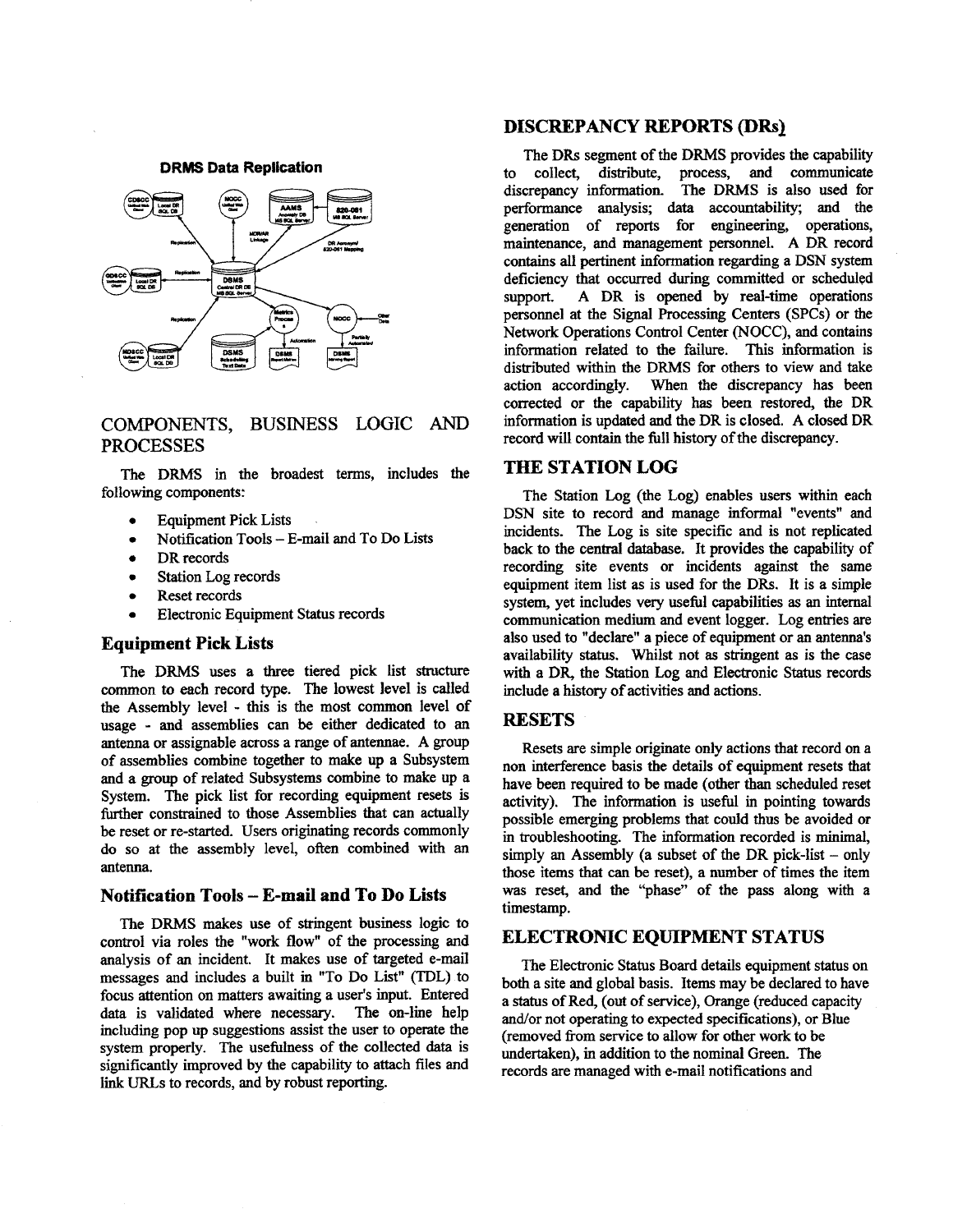Estimated Time of Return to Operation (ETRO) adjustment capability.

# THE BUSINESS PROCESSES

The DRMS has built-in business rules and processes to enable a systematic work flow in the relevant DR, Station Log and Equipment Status records. When such a record is originated against an item of equipment, roles tables are used to advise the relevant site Maintenance and Installation (M&I) personnel by e-mail of the problem. There are no limits to how many personnel that can have the role for an item allowing for teams of maintenance technicians. The e-mail message contains useful abbreviated details of the incident, indicates the action required and includes a hyperlink to the record. Concurrently an entry is also placed on the maintenance personnel's TDL. When a user logs on to the DRMS, if there are items on their TDL, it is automatically displayed.

It is important to segregate the input of the incident observers from the problem analysis entries made by the technical personnel. Observers are restricted to a problem description and details of corrective actions attempted and any relevant outcomes of these attempts. The engineering and technical maintenance personnel provide the incident technical analysis in a separate analysis field. Third parties have the ability to add comment and all users may add file attachments or URL links. Record numbers identify the origin site.

The ability to extract information from both the DR and the Log record streams offers users a full chronological history of **all** recorded incidents and events attributed to an equipment item or group of items. Users can also make use of Reset information to further expand on the equipment history. This constantly growing and This constantly growing and developing corporate knowledge is thus available in a consistent format and is efficiently retrievable.

# WORK FLOWS FOR THE VARIOUS RECORDS

The DRMS uses defined actions linked to roles to "enforce" proper processing of the data contained within it. These processes differ depending on the record **type** and are described in detail below. There are some "global" actions available to DRs and Logs. Any user may add comment against DR and Log records (there are some notifications in the case of the Station Logs when this occurs) and users may attach 61es or **URL** links to these records. The attachment capability enables screen dumps and other graphical or textural material related to the record to be associated with it. Attachments can only be removed by the user who initially attached them.

#### DR WORK FLOW

DRs are originated primarily by link operators and shift leaders. The data collected includes required fields Cause, Spacecraft, Antenna, Incident Duration and Description. Additionally available are Assembly, (required for specific causes), Error Message, Data Outages, and Corrective Action. The originator may temporarily hold the DR for up to 12 hours, and participate in the closure process by indicating that they want to concur with the closure. The originators are required to concisely and precisely describe the incident / outage detail, what corrective actions were attempted and what outcomes were achieved. They attempted and what outcomes were achieved. determine the cause and equipment involved to the best of their ability and experience. On origination the their ability and experience. notification process commences.

The originator may modify the DR record or withdraw it prior to any access by the maintenance personnel. Once analysis commences, this action is no longer available to the originator.

The maintenance personnel are expected to provide DR analysis and have several actions available to them:

- Review or Reassign
- Review and Close  $\bullet$
- Link to a Master DR (MDR)

Problems requiring a higher degree of analysis and investigation are commonly initially "reviewed" by the relevant maintenance personnel whilst incidents that are "cut and dried" are reviewed and closed in the one action. The ability to close out an incident as another instance of a problem recorded as a Master DR enables users to see all such instances from the one location as such instances are included in the "parent" Master DR as "child" DRs with bidirectional links.

The maintenance personnel initially advised of an incident may determine that the fault is with a different equipment item and use the ReAsssign action to update the record. The reassignment triggers another notification The reassignment triggers another notification process (e-mail and TDL) to the maintenance personnel responsible for the new equipment item.

For DRs with a cause of SW (software), HW (hardware) and UN (unknown), the notification processes continues once the "local" site maintenance personnel have provided their initial reaction/response. The DR record is then brought to the attention of the cognizant development engineer (CDE) and the Operational Engineer, (OE) for the equipment item via e-mail and a TDL entry.

The CDE / OE can provide advice and assistance to the remote site staff or they may determine that the problem is one that will recur and that requires some form of fonnal action to correct the situation, such as a software **fix.** In this scenario the CDE / OE can raise the status of the DR to that of a Master DR. The actual corrective process can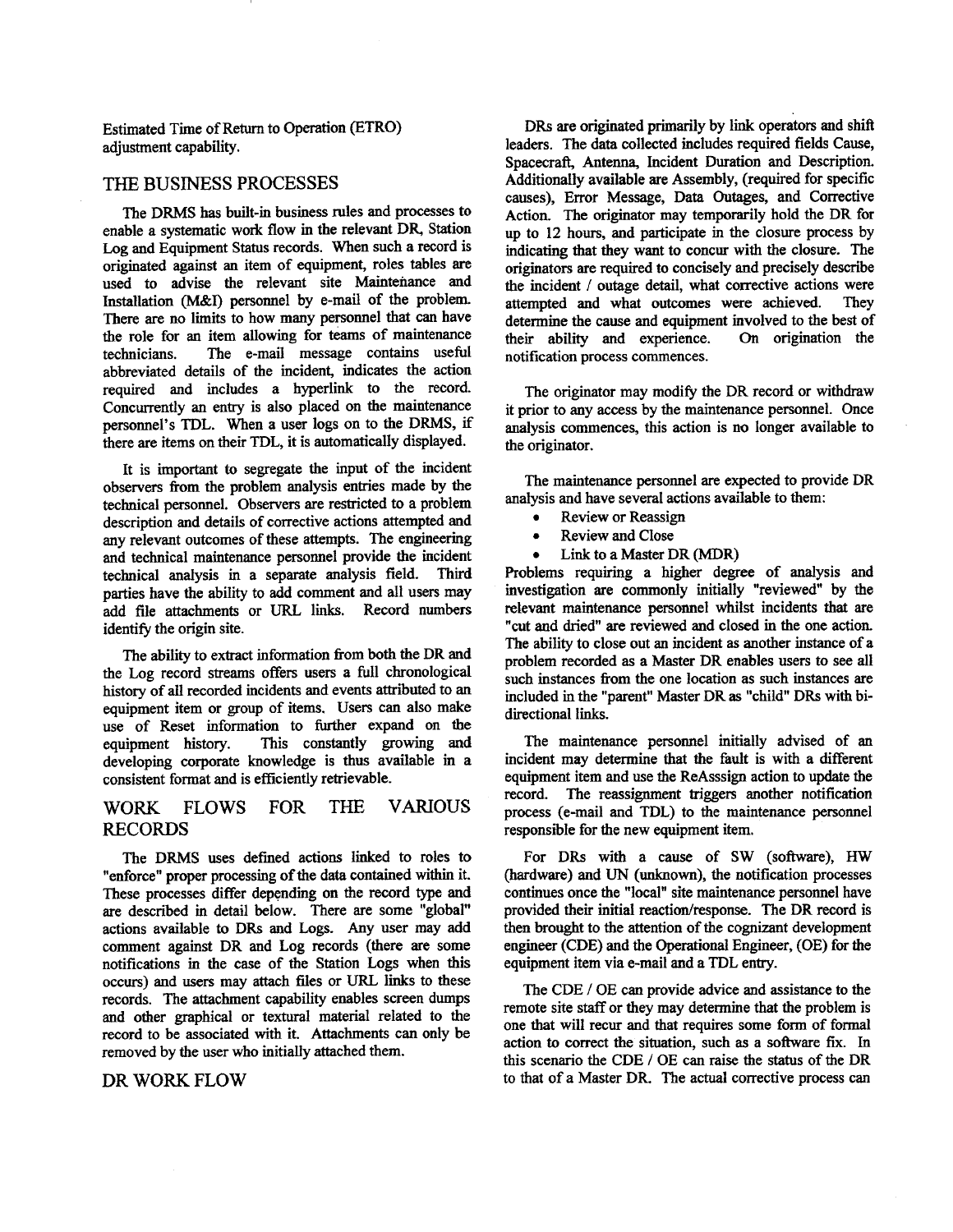then be tracked through the related Automated Anomaly Management System (AAMS). If this path is followed the records within both systems are interlinked allowing users to switch between both systems. Master DRs are replicated to ALL DSN sites and thus available to them to report incident recurrences. The system is designed in such a way that if a master DR is raised from a DR against one of several similar assemblies (sites have 6 or 8 receivers for example), similar recurrences against these other "like" items can also be linked to the master DR.

Further business logic is applied in respect of incidents where there is no possible intervention, for example incidents caused by weather. In such cases, the record is created but is it automatically closed out. Such incidents do not require the originator to identify an equipment item because in reality the cause affects many assemblies (and being specific in such an instance is not useful) although an antenna is identified.



### STATION LOG WORK FLOW

The minimum requirement for a user to generate a Log entry is a simple descriptive text. The author and the origination time are automatically inserted as part of the record. Typically, such entries are of general interest to the entire site or are of an informational nature. . Extending the functionality of the Log is accomplished by increasing the scope of the content, and by the author selecting from equipment and spacecraft pick lists, and "manipulating" defaulting assignees.

Selecting an assembly or antenna / assembly combination from the pick lists automatically places all the site maintenance personnel responsible for that assembly (excluding the author) in the "Inform" field of the Log form as assignees. The author is then able to move the defaulted Inform assignees to the "Action" field - signifying that the author expects that one or more of these assignees to perform an action as a result of the Log entry. The Log entry is created with the "Log Opened" action being the first entry in the Chronological Activity field of the record.

On origination, all assignees receive"View New Log Entry" e-mail and **an** appropriate TDL entry. The TDL process for Action and Inform assignees differs in that once an Inform user views the Log entry, it is removed from their TDL list, whilst the entry remains on the Action assignees TDL until the Log Closure action occurs. In a similar fashion to **DRs** the originator may make modifications to a Log entry within 2 hours of origination, provided no response has been made.

The next logical action is that the Log entry is received and read by one of the assignees. There are two scenarios dependant on if there are Action assignees:

- If there are no Action assignees then the time that the first Inform assignee views the entry is entered into the chronological activity field as a "Noted" action.
- If there are Action assignees **this** "Noted" action  $\bullet$ is entered when the first of the Action assignees reads the entry.

There are a number of next actions possible for a Log entry. The most common is an assignee responds or an assignee responds and closes. In each case a new entry is made in the chronological activity field of the record with suitable headings. The possible options are detailed below

- An Action assignee user adds comment / response. This common action results in a "View Log Response from Action Assignee" e-mail is sent to all assignees except the responding user, and their TDLs are updated in a similar manner.
- $\bullet$ An Inform assignee or other (third party) user adds comments to an **Log** entry. If it is a third party commenting then the third party is added to the Inform assignees. A "View Log Comment" e-mail is sent to all assignees except the responding user, and TDLs are updated accordingly.
- An Inform assignee or other (third party) user adds comments to a Closed Log entry. The Log entry is Re-Opened by this action. If it is a third party commenting then the third party is added to the Inform assignees. A "View Log Comment - Log ReOpened" e-mail is sent to all assignees except the responding user, **and** TDLs are updated accordingly.
- A user starts a related Log entry. In the newly created Log entry the usual log Opened chronological activity line is created with the text altered to "Related Log started from Log N###". The log number part of the text is a link to the related Log and the assignees and equipment details are carried forward to the new entry. Email and TDL actions for this related log are the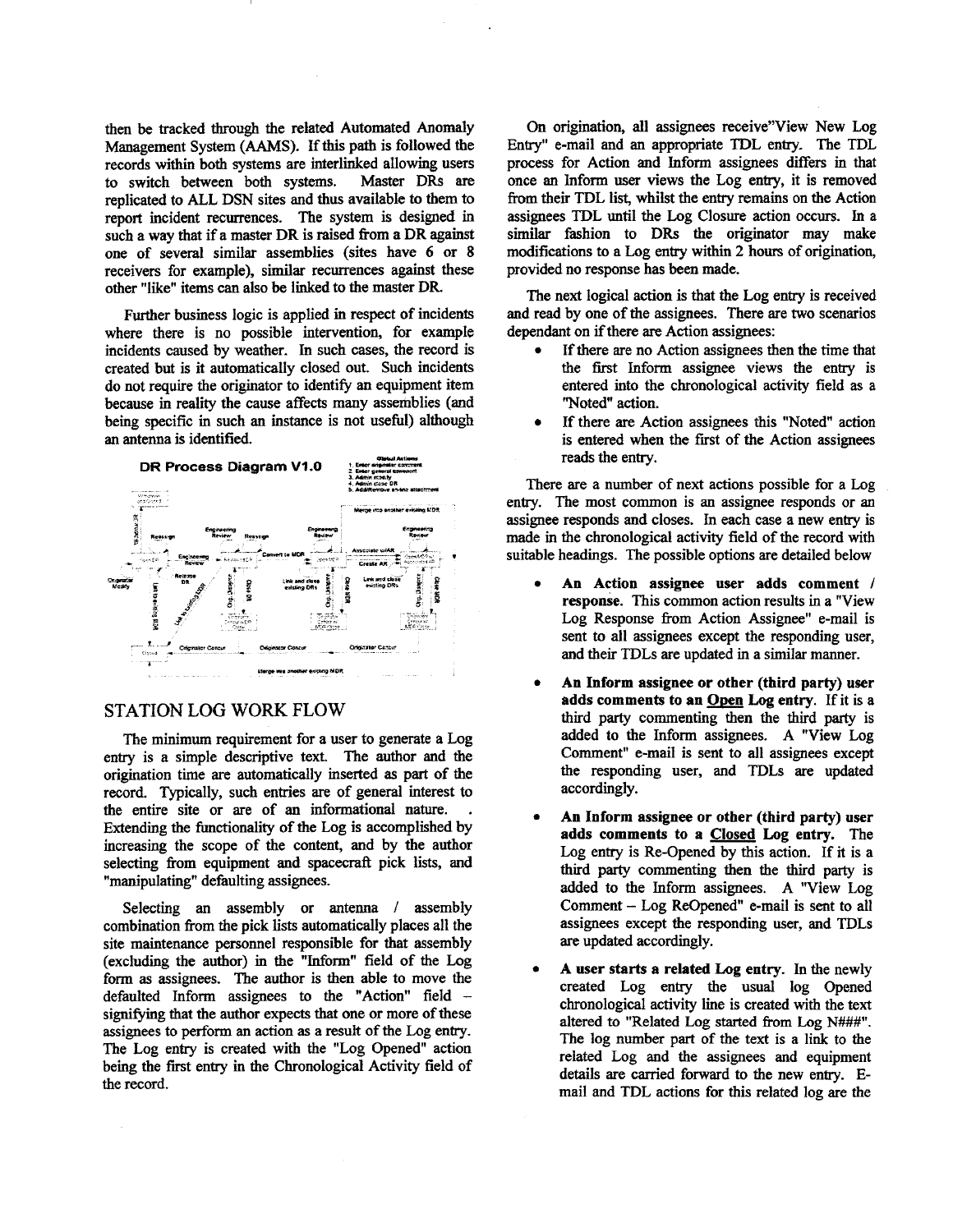same as for any new Log entry. **On** origination there is a "Started Related Log **N###** " **entry**  placed in the original Log chronological record, however there are no new e-mail or TDL actions.

**An Action assignee responds and closes a log entry.** This action is only available to Action assignees (and db administrator). A "View  $Log -$ Log Closed" e-mail is sent to all assignees except the responding user and their TDLs are updated in a similar manner.

Station Log entries declaring equipment status have additional actions and notifications. For consistency the processes mirror those of the Station Log where possible.

#### **Station Log (Fictional) Example**

Comment/Respond Respond/CLOSE Add/Remove Attachment Start Related Log

| Log No                                                                                                                            | CL021234 (Closed) Ops Chiefs Advised: N                     |                               |  |  |  |
|-----------------------------------------------------------------------------------------------------------------------------------|-------------------------------------------------------------|-------------------------------|--|--|--|
| Author                                                                                                                            | Mark Chatillon                                              | Originated at: 2002 033 22:10 |  |  |  |
| Antenna                                                                                                                           | <b>DSS43</b>                                                |                               |  |  |  |
| Assembly                                                                                                                          | UGC - Microwave Group Controller                            |                               |  |  |  |
| Assigned Users                                                                                                                    |                                                             |                               |  |  |  |
| Action<br>Inform                                                                                                                  |                                                             |                               |  |  |  |
| Ric Gutierrez                                                                                                                     |                                                             | Basilio Ormeno                |  |  |  |
| Kevin Piechowski                                                                                                                  |                                                             | Len Ricardo                   |  |  |  |
|                                                                                                                                   |                                                             | Alan Robinson                 |  |  |  |
| <b>Chronological Activity</b>                                                                                                     |                                                             |                               |  |  |  |
| Mark Chatillon Opened Log at 2002 033 22:10                                                                                       |                                                             |                               |  |  |  |
| Please check the Rain Blower as it appears to have no air flow.                                                                   |                                                             |                               |  |  |  |
| This was noticed during the VGR2 pass.                                                                                            |                                                             |                               |  |  |  |
|                                                                                                                                   |                                                             |                               |  |  |  |
| Kevin Piechowski Read / Noted at 2002 034 23:12                                                                                   |                                                             |                               |  |  |  |
| Kevin Piechowski at 2002 034 23:20<br>Rain blower will be checked in maintenance period commencing<br>03521:00.                   |                                                             |                               |  |  |  |
| Ric Gutierrez at 2002 035 21:52<br>Blower checked, found intermittent fault with XYZ. Blower left on<br>for continued monitoring. |                                                             |                               |  |  |  |
| Ric Gutierrez at 2002 035 21:54<br>Attachment added: Related Log entry                                                            |                                                             |                               |  |  |  |
| http://cmmaster2.jpl.nasa.gov/dr/view.asp?no=NL020007                                                                             |                                                             |                               |  |  |  |
|                                                                                                                                   |                                                             |                               |  |  |  |
|                                                                                                                                   | Ric Gutierrez Log Closed: 2002 037 23:12                    |                               |  |  |  |
|                                                                                                                                   | Monitoring completed – blower performing to specifications. |                               |  |  |  |

# **ELECTRONIC STATUS RECORDS WORK FLOW**

Station Logs that declare **an** equipment status also generate an Electronic Status record. This record is replicated back to the central database to facilitate a global view of equipment at the DSN control center. Effectively, all e-mail notifications and To Do Lists relevant to an items equipment status point to this status record, rather than the Log record that "wraps" the process. The "wrap"

Log entries created are automatically updated by status changes effected at the Status record and the normal response actions are not available.

A change in an items status, i.e. a change fiom Red to Orange or Orange to Green for example is treated as the closure of that status. This allows the measurement and tracking of the duration that an item was either out of service (red) or not fully functional / operating at a reduced capability (orange). These durations are important to These durations are important to evaluate equipment and personnel performance.

The system performs a daily analysis of the Electronic Status records (tied in with normal working hours) and assesses the ETRO time (Estimated Time of Return to Operation), in each record with the current time. Where an ETRO is within 12 hours of the current time a "reminder" email is sent to the assignees involved, with copies to the originator of the record and the site DRMS system administrator(s). Once the ETRO is passed, a similar **"ETRO** expired" message is sent until the item's status is updated. This helps manage technicians' time.

# **HOW HAS VALIDATION BEEN IMPLEMENTED?**

The scope of the industry and the rapid technical changes inherent within it, necessitates that data validation be of a very high order. Data must be consistent to instil confidence in the decision makers at the DSN sites. The DRMS approaches validation in a variety of ways.

Naturally there are the standard validations performed at the field level to ensure such things as negative durations or negative data losses do not occur. These are predominantly in the DR records and suitable conflict warning messages are provided to the user who errs against one of these validation rules. Validation is taken past the simply numeric by the implementation of a suitable table schema that provides the capability to validate cause and assemblies, e.g., you cannot write a software cause DR against an assembly that is an item of hardware (and vice versa). Complimenting these validations are ones for those selections that are made less frequently where the system validates "suggestively" by prompting the originator to confirm their selection, and offering potential alternatives.

# **REPORTING & METRICS CAPABILITIES**

The reporting capability starts with canned reports that enable users to instantly see recent originations over the last 24, 72, 96 hours, the last 10 days, and since the users last login to the system. By using these canned reports the user is able to quickly catch up with what has occurred in the relevant period. Each of these canned reports / queries displays the DRs, Station Log entries, Equipment Status declarations and Resets. The output can be displayed in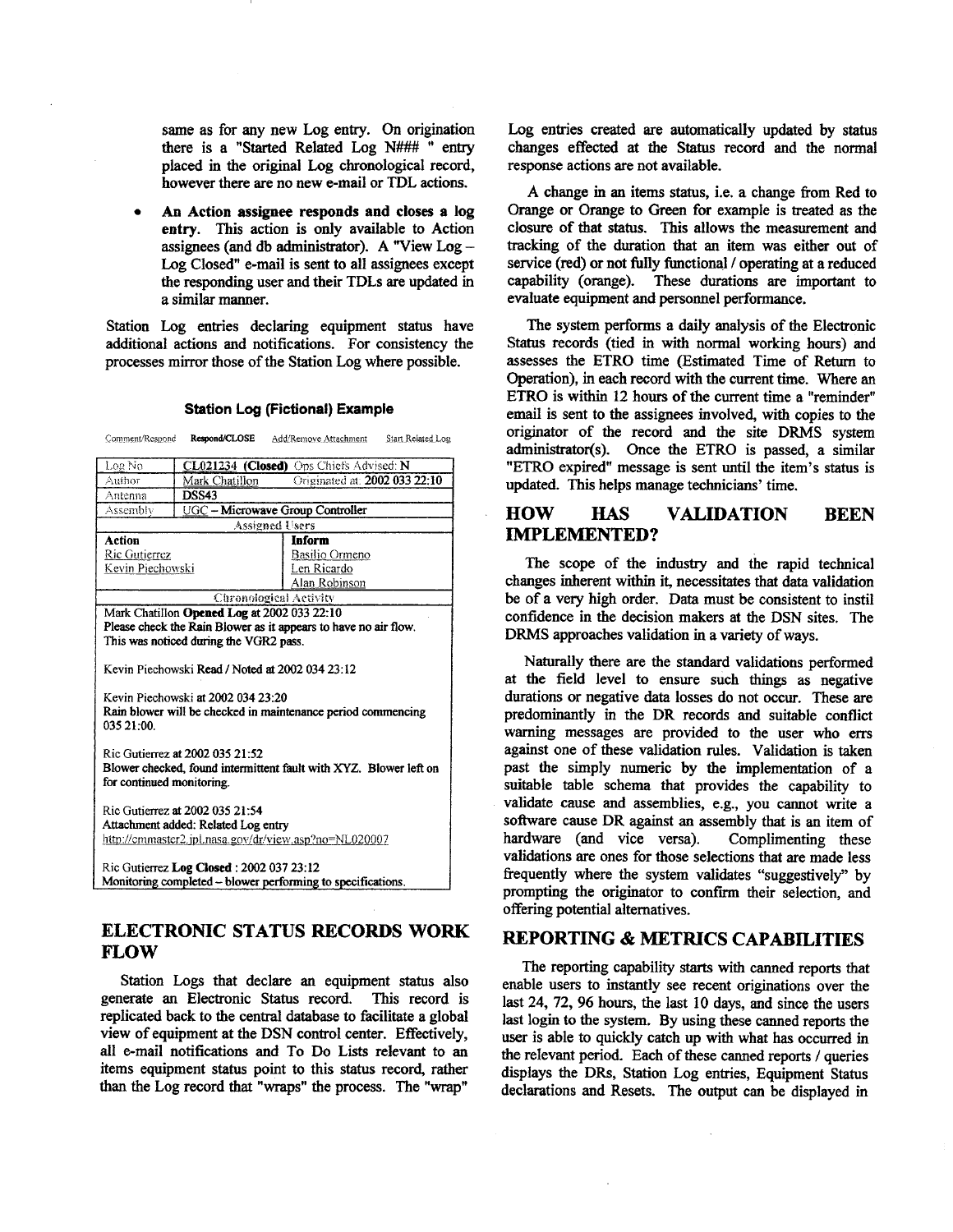either most recent to oldest or the reverse. These capabilities are expanded by the ability to select either originations or activities as a basic filter, and by the provision of from *I* to time fields to allow the user to specify a precise period for their query.

Capability to query each record type - **DRs,** Logs, Resets and Equipment Status **as** well as a combination of the Log and **DRs** is provided. Important from a managerial standpoint, the capability to filter and extract data is a strong point of the system design. Recognising that there are complex relationships between the equipment items and how the assemblies, subsystems and systems inter-react, special attention has been given to the user interface utilized to extract information. Because of this complexity, the parameters relating to the equipment, sites and antennas are identical in format for all the record type queries.

The parameters available for querying are extensive in the case of the main record **type** (DRs). Whilst the query parameters are not as extensive for other record **types** (the records themselves are simpler in nature), all components (fields) of a record can be queried. The DR query parameters are summarised in the list below:

| Equipment<br>Facility<br>System<br>Subsystem<br>Assembly<br>Antenna<br>type<br>Antenna | "Time" durations<br>Number range (from-to)<br>Outage period (from-to)<br>Outage duration (from-to)<br>Originated date (from-to)<br>Closed date (from-to)<br>Pass number (from-to)<br>Record type | Keyword<br><b>Text Search</b><br>All text fields<br><b>MDR</b> Title<br>Description<br>Corrective Action<br>Analysis<br>Comment | Other<br>Originator<br>Status<br>Cause<br>Phase<br>data<br>Lost<br>type<br>Data<br>category<br>Spacecraft/U<br>ser<br>Error<br>message |
|----------------------------------------------------------------------------------------|--------------------------------------------------------------------------------------------------------------------------------------------------------------------------------------------------|---------------------------------------------------------------------------------------------------------------------------------|----------------------------------------------------------------------------------------------------------------------------------------|
|----------------------------------------------------------------------------------------|--------------------------------------------------------------------------------------------------------------------------------------------------------------------------------------------------|---------------------------------------------------------------------------------------------------------------------------------|----------------------------------------------------------------------------------------------------------------------------------------|

Powerful time variables are included for use with most of the time-duration parameters. The variables are **\$TDY**  (Today), **\$FTW** / **\$FLW** (first day of this week / last week), \$FTM / \$FLM (first day of this month / last month), **\$FTY** / **\$FLY** (first day of this year / last year) and \$LLG (since time of last login). The user simply enters  $\frac{1}{2}$  (since the or that regar). The west  $\frac{1}{2}$ is automatically interpreted. To further refine these is automatically interpreted. To further refine these capabilities the user is able to use offset days between  $-99$ and 365. Thus by selecting \$TDY in the origination date with -25 will extract data based on records originated in the past 25 days.

Query output is also comprehensive. The user is able to output in the basic formats of tables with and without borders, Tab delimited and as a chart. The output can have a two dimensional data outage matrix at the group and/or total level. Query output can be grouped by items that

grouping makes sense for, and output can be sorted by multiple items. **A** set of output fields and sort order is defaulted to the user when specifying a query however the user can select the sort and output "fields", and can promote or demote them in precedence. The system cleverly allows the user to update the pick list options by moving rows up or down the lists to alter the sort priority of output position. Ascending and descending sorts are provided.

The user can format their output by including a report title and a report header that provides a simplified SQL version of what has been specified. This plain English header is useful in jogging users memory of how a result set was specified.

**The most recent to chdes or the reverse.** These growping makes sense for, and output can be served by the positive interest of the accordination and the system of the system of the system of the system of the system of t Users can save their query specifications which then become listings on that users specific query menu. Saved queries can be edited by their owner to make minor alterations and these can then be saved as a new query or can overwrite the current one. By combining the use of time variables with saved queries users can have a "management watch" set of report queries that keep them informed about relevant activities specific to their needs. A user can delete a query at any time. **Future** plans include the ability for users to "publish" users defined queries so that other users might make use of them should they so wish.

## **HOW REPORTING CAN HELP** - **CASE STUDIES**

The system has allowed the development engineers for particular systems to maintain an overview of how their equipment and/or software are actually performing in the field. Examples of this action include: -

- The developers of automation software designed to aid the link operators conduct a track of a spacecraft, monitor all problems reported against their software and take appropriate steps to improve their product.
- The engineering **team** responsible for transmitters have recently broadened the components of the transmitter systems so that they may more correctly identify which parts of their system are causing the most problems.
- The cross-functional support team for tracking data maintain a close monitoring of specific outages in an effort to improve data capture and reliability.
- The performance of more recently installed X band transmitters are being examined through the use of the DRMS records, in particular at the Canberra station.